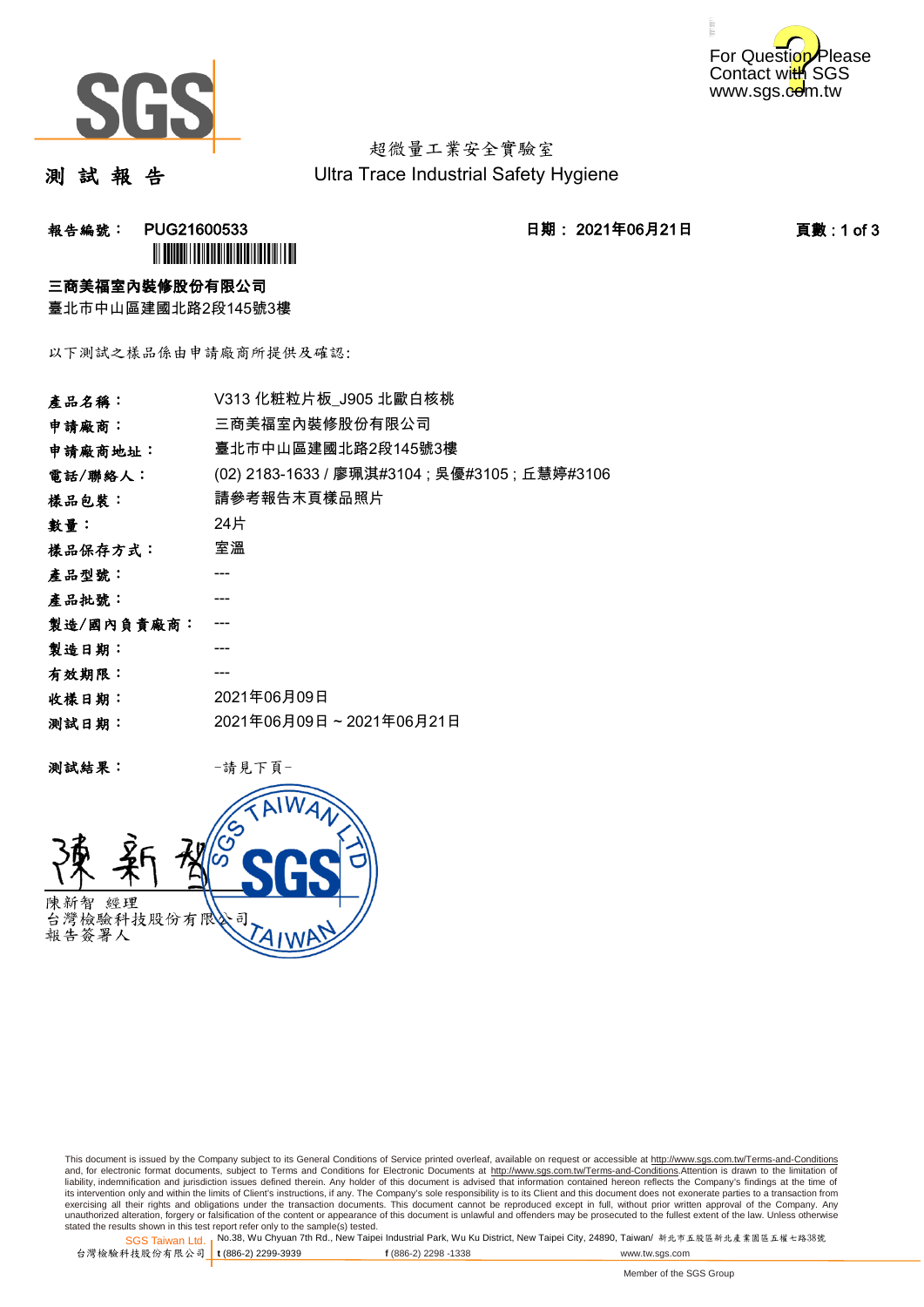

# 超微量工業安全實驗室 Ultra Trace Industrial Safety Hygiene

測 試 報 告

# 報告編號: PUG21600533 日期: 2021年06月21日 頁數 : 2 of 3 ÌPUG21600532GÎ

## 三商美福室內裝修股份有限公司

臺北市中山區建國北路2段145號3樓

### 測試結果:

| 测試項目      | CAS NO.   | 測試方法                                                                     | 測試<br>結果 | 定量/偵測<br>極限 | 單位   |
|-----------|-----------|--------------------------------------------------------------------------|----------|-------------|------|
| 甲醛釋出量     | ---       | ---                                                                      |          | ---         | --   |
| 甲醛釋出量-平均值 | $50-00-0$ | ┃本測試參考國家標準106.11.29公布建議檢驗<br>│方法-CNS2215粒片板中甲醛釋出量,以分光│<br>光度計(UV/VIS)檢測。 | 0.821    | 0.0290      | mg/L |
| 甲醛釋出量-最大值 | $50-00-0$ |                                                                          | 0.824    | 0.0290      | mg/L |

備註:

1.測試報告僅就委託者之委託事項提供測試結果,不對產品合法性做判斷。

2. 本測試報告之所有檢驗內容,均依委託事項執行檢驗,如有不實,願意承擔完全責任。

3. 本報告不得分離,分離使用無效。

4.若該測試項目屬於定量分析則以「定量極限」表示;若該測試項目屬於定性分析則以「偵測極限」表示。

5.低於定量極限/偵測極限之測定值以「N.D.」或「 陰性」表示。微生物測試低於定量極限以「<定量極限值」表示。

6.CNS2215甲醛釋出量: 

| 記號  | 甲醛釋出量平均值 | 甲醛釋出量最大值 |
|-----|----------|----------|
| ۲.  | $0.3$ 以下 | $0.4$ 以下 |
| F,  | $0.5$ 以下 | $0.7$ 以下 |
| ໍ່າ | 1.5以下    | $2.1$ 以下 |

- END -

This document is issued by the Company subject to its General Conditions of Service printed overleaf, available on request or accessible at http://www.sgs.com.tw/Terms-and-Conditions and, for electronic format documents, subject to Terms and Conditions for Electronic Documents at http://www.sgs.com.tw/Terms-and-Conditions.Attention is drawn to the limitation of liability, indemnification and jurisdiction issues defined therein. Any holder of this document is advised that information contained hereon reflects the Company's findings at the time of<br>its intervention only and within t exercising all their rights and obligations under the transaction documents. This document cannot be reproduced except in full, without prior written approval of the Company. Any<br>unauthorized alteration, forgery or falsifi

SGS Taiwan Ltd. 1 stated the results shown in this test report refer only to the sample(s) tested.<br>Stated the results shown in this test report refer only to the sample(s) tested.

台灣檢驗科技股份有限公司

**t** (886-2) 2299-3939 **f** (886-2) 2298 -1338 www.tw.sgs.com